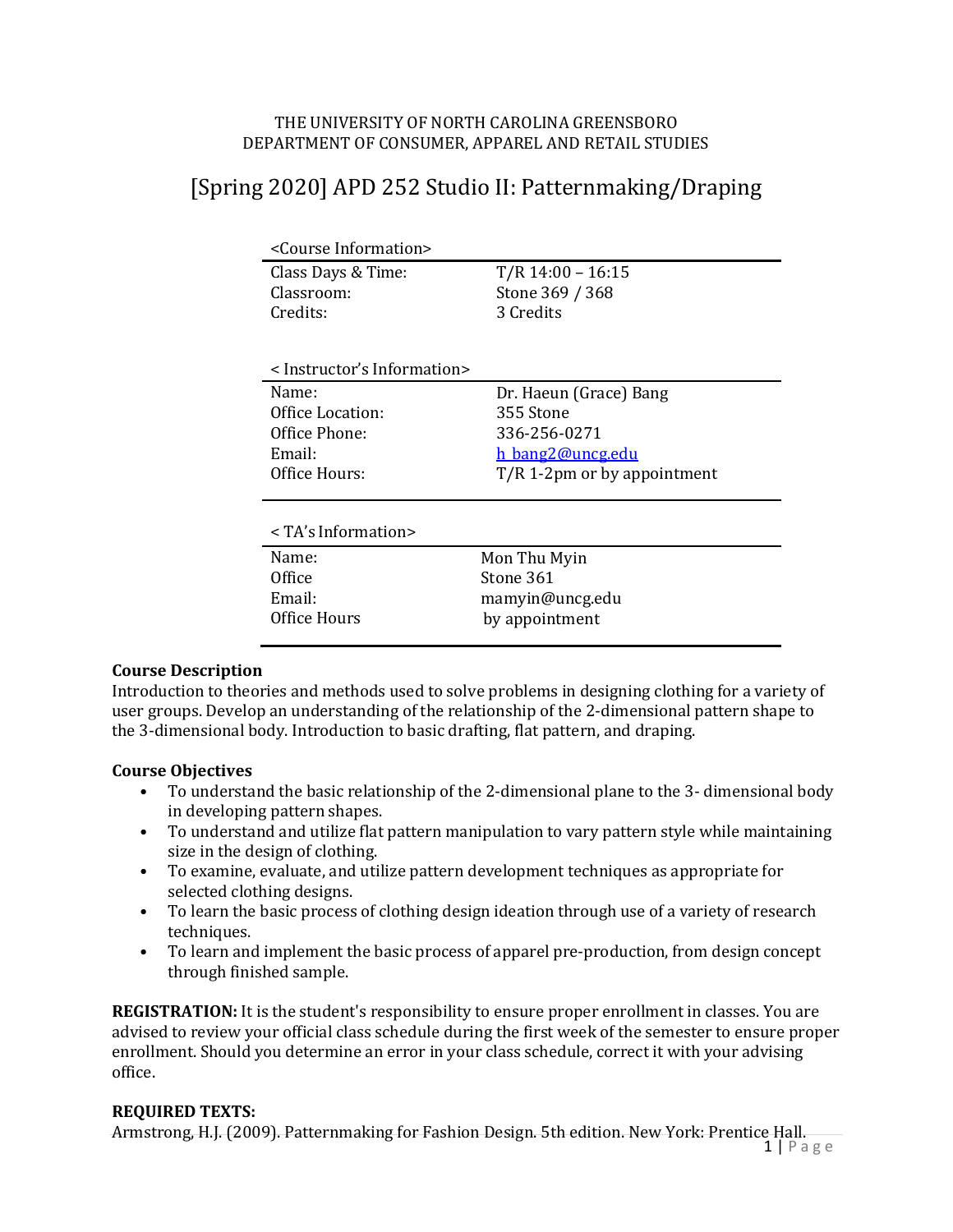#### **RECOMMENDED TEXTS:**

- Amaden Crawford, C. (2005). The Art of fashion Draping. 3rd edition. New York: Fairchild Publications.
- New Complete Guide to Sewing. (2003) Readers Digest Edition.

### **REQUIRED SUPPLIES:**

Basic Patternmaking Equipment (available at *Amazon* / *Joanne Fabric Store*) Portfolio book (about 8.5" X 11") L-square (at least  $12"$  X  $14"$ ) Curve ruler (Styling Design ruler, French curve ruler) C-thru ruler (plastic with red  $1/16$ " markings) Pattern hooks Needle point tracing wheel Marking pencil or tailors chalk Tape measure Transparent, write-on tape Scissors for cutting paper Pencils (mechanical or #2 sharpened) Eraser \*Recommended: Pattern Notcher - #45N 1/10-1/16" X 1/4" (sold on Amazon) \*\*Highly recommended

Sewing supplies 10yds. mid weight muslin Thread: cotton/poly or poly Hand sewing needles Pins Pin cushion (wrist type handy for draping, magnetic) Sewing machine needles Fabric scissors (must be good quality) Smaller trimming scissors

Design Supplies 2 Pocket folders 11" X 14" sketch pad for ideation and research Colored pencils Scissors, tape, glue Exacto knife Project supplies (varies)

### **COURSE REGULATIONS:**

1. Attendance, punctuality, and productive participation are required. **Remember your attendance is worth 5% of your total grade** so absences will have an effect on your final grade. **Four or more absences will result in a reduction of two letter grades from the final course grade** (e.g. an A in the course would become a C). **Five absences will result in an F for the course.** Two tardiness &/or early departures will count as one absence.

2 | P a g e Students will not be penalized for absence during the semester due to unavoidable or legitimate circumstances. **The following reasons justify absences and makeup requests and must be documented:** (a) illness certified by a physician (b) death of parent, sibling, or grandparent (proof of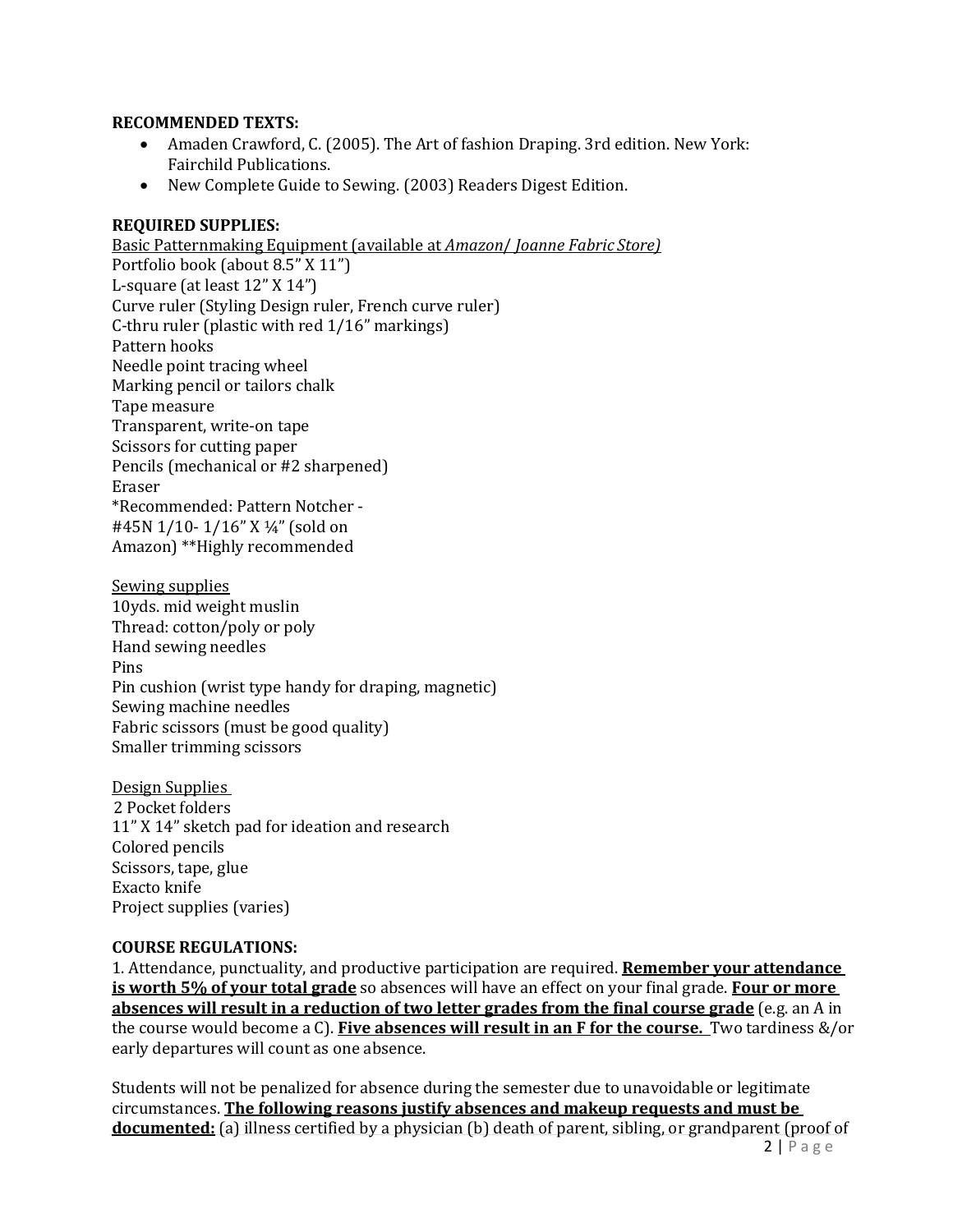funeral attendance must be supplied),  $(c)$  participation in religious observances with advance instructor notification (d) participation, certified by the Office for Student Affairs, in University approved co-curricular activities. **Students are expected to notify me at least two weeks prior to** the planned absence and work due may be expected to be turned in before the planned **absence.**

\*Note: I reserve the right to drop a student from the course after three (3) absences.

2. Students are expected to attend class with all materials needed for the assignment at hand and with any relevant homework. As failure to come with materials and/or homework results in no meaningful work being done, it will be treated as an unexcused absence. Class time is to be used for current assignments. 

3. If a student misses a class, it is the student's responsibility to get the assignment from Canvas or a fellow student. It is also the student's responsibility to get notes on missed demonstrations. Demonstrations will not be repeated. Class time will not be spent catching up students who miss class - it is not fair to take that time away from the students who attend.

# **4.** Assignments and projects will not be accepted late, nor will they be accepted incomplete.

**(To clarify – if an assignment is due at 2:00pm, then it is late if turned in at 2:01pm and will not be accepted.)** Exceptions will only be made for students with documented emergency excuses. When a student misses an assignment due date because of an emergency, the student should show the instructor what work has been done on the due assignment upon returning to class - in other words, don't come back to class empty handed.

5. Dependent on your level of apparel construction and computer proficiency and your ability to learn skills, an average of 6-12 hours of work outside the class per week may be necessary.

6. Turn cell phones to "manner mode" or off while in class and refrain from texting or talking on them during class. Do not wear earphones to listen to music, audio, etc. during class.

7. ALL construction MUST BE DONE ENTIRELY BY THE STUDENT WHO SUBMITS THE WORK. The instructor reserves the right to refuse to accept work that has not been observed as **significantly constructed in class.** Appropriate sanctions for offenders include failing the assignment, failing the course, or recommended expulsion.

# **EVALUATION AND GRADING:**

Work that is submitted late and/or incomplete will not be given credit. Incomplete work is just too complicated to evaluate in a manner that is equitable to those who did complete the work on time; therefore, incomplete work **will not** be graded. If ten sketches are required and only seven are submitted, none of the sketches will be evaluated. If you are tempted to ask if something is required for completion, the answer will most likely be yes, it's required, so just do it.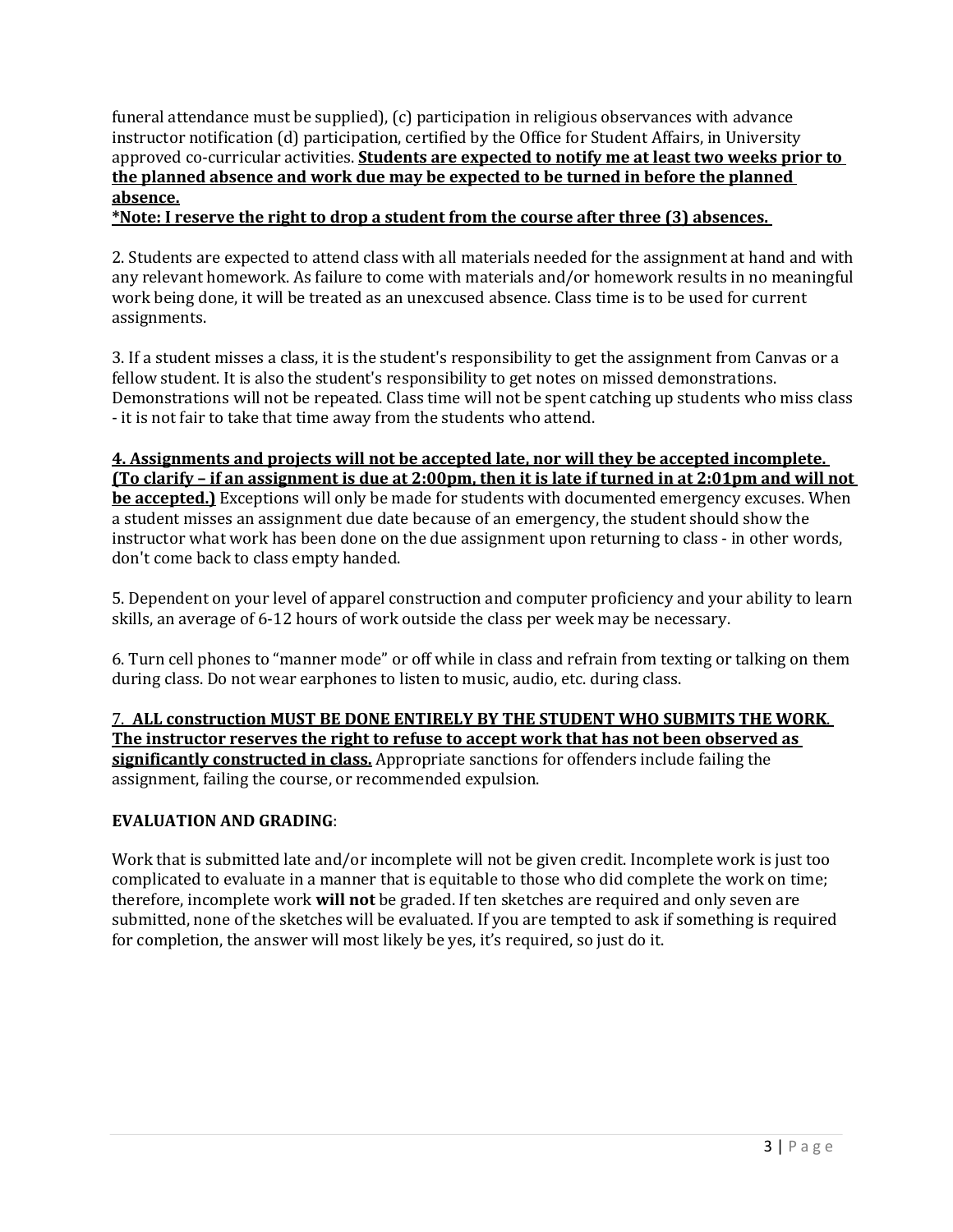| $A = 93.0 - 100\%$   | High quality work beyond stated requirements: "Excellent"           |
|----------------------|---------------------------------------------------------------------|
| $A = 90.0 - 92.99 %$ |                                                                     |
| $B+=87.0-89.99\%$    | Quality work satisfying requirements: "Good - Very good"            |
| $B = 83.0 - 86.99\%$ |                                                                     |
| $B = 80.0 - 82.99\%$ |                                                                     |
| $C+=77.0-79.99\%$    | Work satisfies requirements, shows room for improvement in quality: |
| $C = 73.0 - 76.99\%$ | "Average"                                                           |
| $C = 70.0 - 72.99\%$ |                                                                     |
| $D+=67.0-69.99\%$    | Minimally acceptable: "Needs more effort"                           |
| $D=63.0-66.99\%$     |                                                                     |
| $D = 60.0 - 62.99\%$ |                                                                     |
| F=below 60 $\%$      | Unacceptable: "Failure"                                             |

### Grades will be calculated based on the following:

| <b>Skirt Project</b>       | $200$ pts | 20%  |
|----------------------------|-----------|------|
| Jacket Project             | 300 pts   | 30 % |
| Exercises                  | 300 pts   | 30 % |
| Pattern Exercise Portfolio | $100$ pts | 10 % |
| 2 Quizzes (25 pts each)    | 50 pts    | 5%   |
| Attendance & Participation | 50 pts    | 5%   |
| <b>Total</b>               | 1000 pts  | 100% |

### **Exercises**

The following list presents exercise and possible points for each exercise in this class

| Terms Handout             | Pass / Fail |                                                             |
|---------------------------|-------------|-------------------------------------------------------------|
| <b>Basic Bodice Draft</b> | 30 pts      | p. 40-43 (F&B)                                              |
| <b>Basic Skirt Draft</b>  | 30 pts      | p. 48-50 (F&B)                                              |
| Exercise A                | 20 pts      | p. 77, 90, 93 (A total of 3 F patterns)                     |
| Exercise B                | 20 pts      | p. 80-81, 94, 95 (A total of 3 F patterns)                  |
| Exercise C                | 30 pts      | p. 101, 106, 107, 108, 109(A total of 5 of F patterns)      |
| Exercise D                | 30 pts      | p. 85 (1 B pattern) / p. 137-1, 138-1, 139-1 (A total of 3) |
| Exercise E                | 40 pts      | p. 312 (fullness at cap), 313-2, 315-1, 324-2, 325-2        |
|                           |             | (A total of 5 patterns)                                     |
| Exercise F                | 40 pts      | p. 122, 126 (A total of 2 F&B patterns)                     |
| Exercise G                | 30 pts      | p. 241, 245, 250-6 gore (A total of 3 F patterns)           |
| Exercise H                | 30 pts      | p. 262, 267, 291                                            |
| Total                     | 300 pts     | (30% of the total grade)                                    |

\* Your progress will be checked during the class and it will affect your grade of the projects.

\* Grading rubrics will be uploaded at Canvas.

# **INCOMPLETE**

Incompletes will be given only in cases of your own documented medical or family emergency. At least 75% of coursework completed with a passing grade is required for an Incomplete.

# **RELEASE OF WORK STATEMENT**

Students understand that enrollment in this course grants consent for their work to be selected for inclusion in college or departmental publications (online or in print). Your instructor may select to use your work to represent her/his skills as an instructor in a teaching portfolio (online or in print).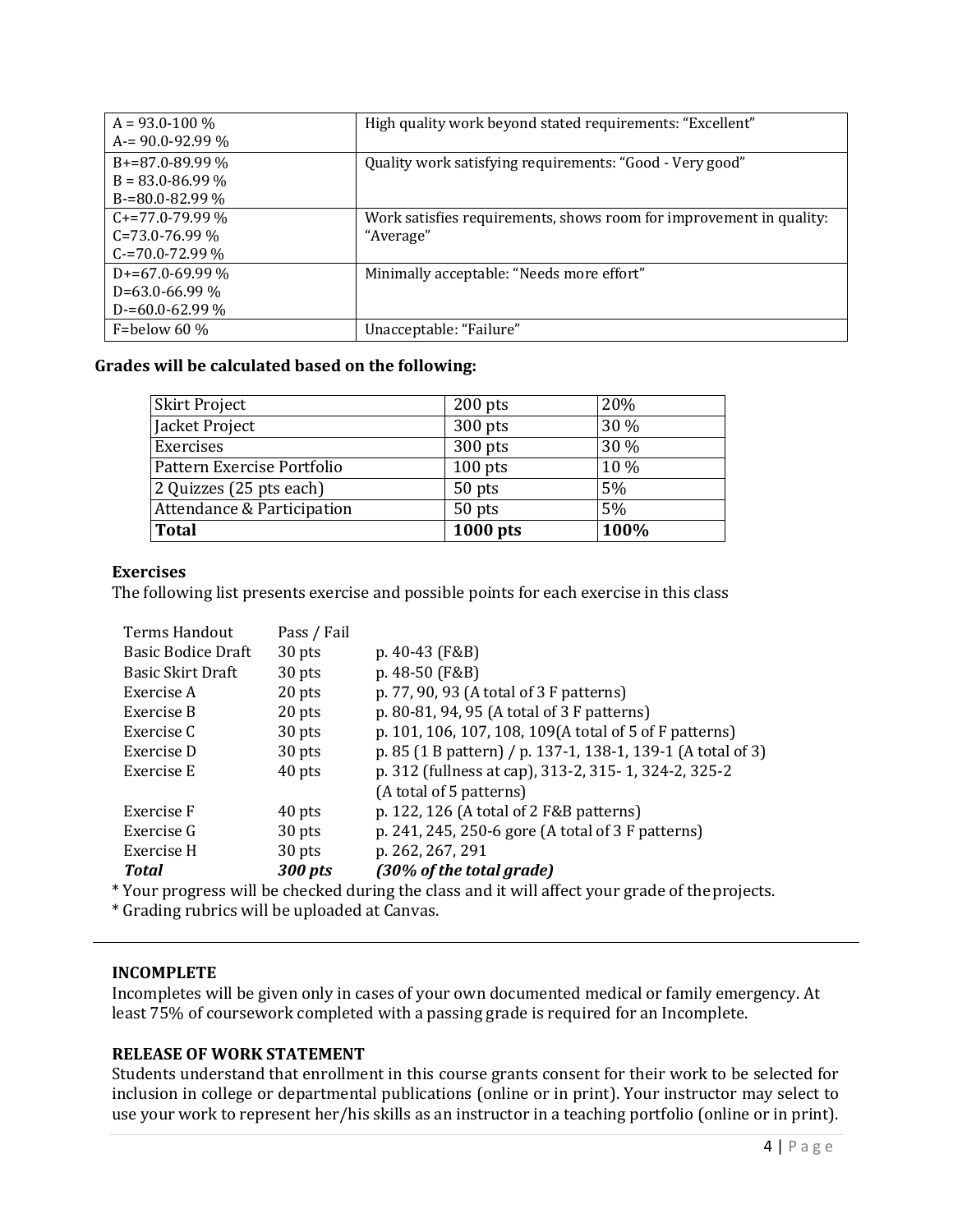### **STUDIO RULES**

The studio is a shared space, and many tools will be shared with your classmates. Be respectful of the mannequins and equipment. Please refer to the Studio Rules document for specific studio procedures. You are welcome to work after hours, however, please respect the studio rules as specified in the Studio Rules document.

**SPECIAL NEEDS:** UNCG seeks to comply fully with the Americans with Disabilities Act (ADA). Students requesting accommodations based on a disability must be registered with the Office of Disability Services in 215 Elliott University Center, 334-5440, htt://ods.dept.uncg.edu/, ods@uncg.edu.

**CARS DEPARTMENT STATEMENT ON ACADEMIC DISHONESTY:** The UNC-Greensboro Academic Integrity Policy states, "If knowledge is to be gained and properly evaluated, it must be pursued under conditions free from dishonesty. Deceit and misrepresentations are incompatible with the fundamental activity of this academic institution and shall not be tolerated." By choosing to enroll in this course and by completing the assignments, project, quizzes, examinations, etc., you are by default held to the standards of the Academic integrity Policy, and you are subjected to sanctions should you violate the policy in any manner.

**CARS DEPARTMENT STATEMENT ON STUDENT CONDUCT AND COMPLAINT BEHAVIOR:** The Department of Consumer, Apparel, and Retail Studies (CARS) expects that all students enrolled in the CARS major will behave professionally and in a manner that reflects positively on the department, the school, and the university. This expectation applies to conduct within CARS courses, when working at internship sites, and attending events where students are acting as representatives of the CARS program.

Complaints pertaining to a specific course must first be brought up with the instructor. Per the UNCG University Catalog, if a student wishes to appeal an assigned grade, the student should first discuss the concerns with the instructor. If desired, the student may further appeal to the department head, the dean of the school or college, and the provost, in that order. See the University Catalog for further details on Grade Appeals.

**UNIVERSITY COPYRIGHT POLICY AND STUDENT CODE OF CONDUCT:** Selling class notes for commercial gain or purchasing such class notes in this or any other course at UNCG is a violation of the University's Copyright Policy and of the Student Code of Conduct. Students also understand that enrollment in this course grants consent for their work to be selected for inclusion in college or departmental publications (online or in print). Your instructor may select to use your work to represent her/his skills as an instructor in a teaching portfolio (online or in print).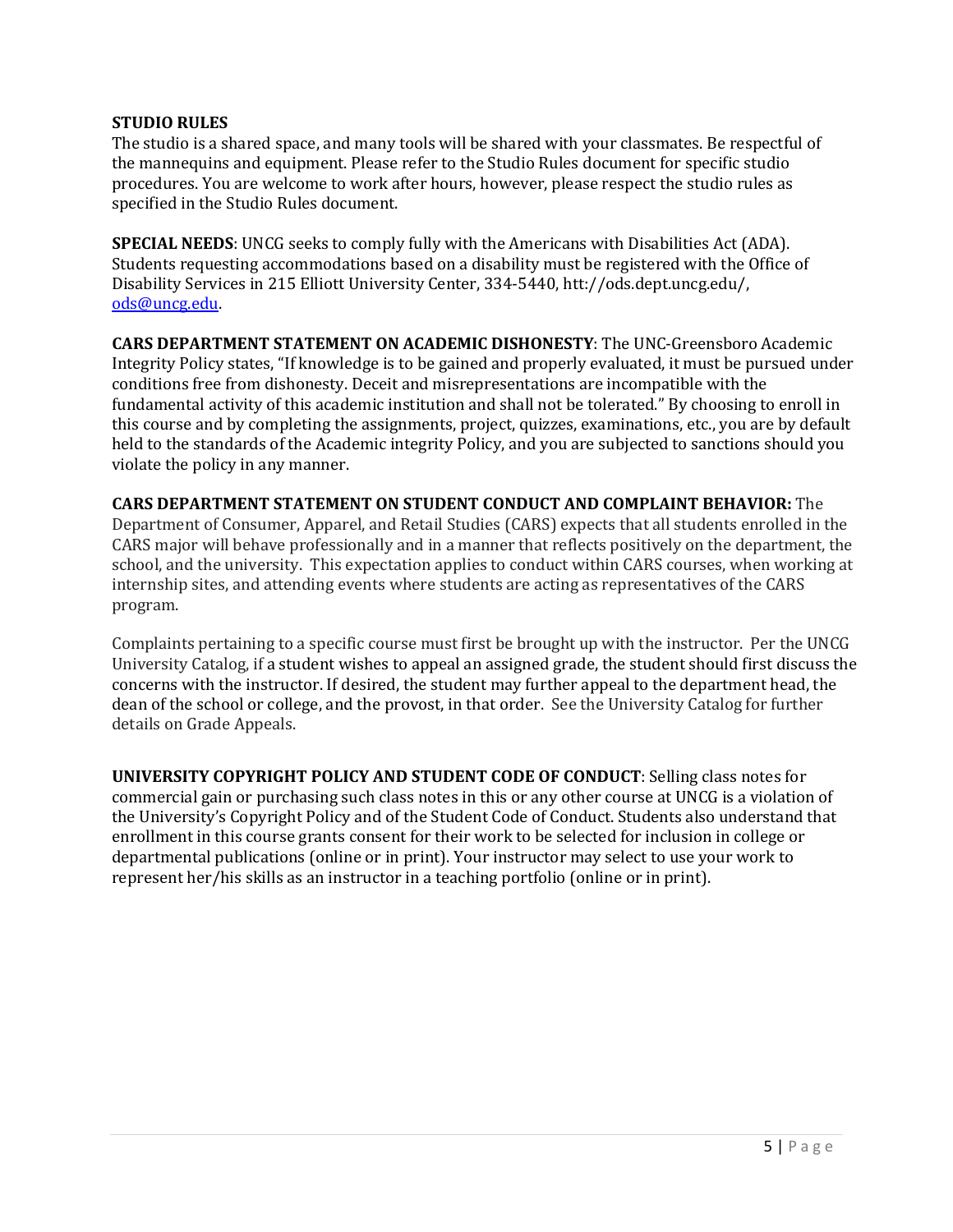**HEALTH AND WELLNESS:** Your health impacts your learning. Throughout your time in college, you may experience a range of health issues that can cause barriers to your learning. These might include physical ailments, illnesses, strained relationships, anxiety, high levels of stress, alcohol/drug problems, feeling down, or loss of motivation. Student Health Services and The Counseling Center can help with these or other issues you may be experiencing. You can learn about the free, confidential mental health services available on campus by calling 336-334-5874, visiting the website at https://shs.uncg.edu/ or visiting the Anna M. Gove Student Health Center at 107 Gray Drive. Help is always available.

**ACADEMIC ACCOMMODATIONS:** The University of North Carolina at Greensboro respects and welcomes students of all backgrounds and abilities. If you feel you will encounter any barriers to full participation in this course due to the impact of a disability, please contact the Office of Accessibility Resources and Services (OARS). The OARS staff can meet with you to discuss the barriers you are experiencing and explain the eligibility process for establishing academic accommodations. You can learn more about OARS by visiting their website at https://ods.uncg.edu/ or by calling 336-334-544 or visiting them in Suite 215, EUC.

# **NOTE:** The instructor reserves the right to alter the syllabus/outline if necessary. Additional **information about assignments, guest speakers and lecture topics may be given throughout the semester**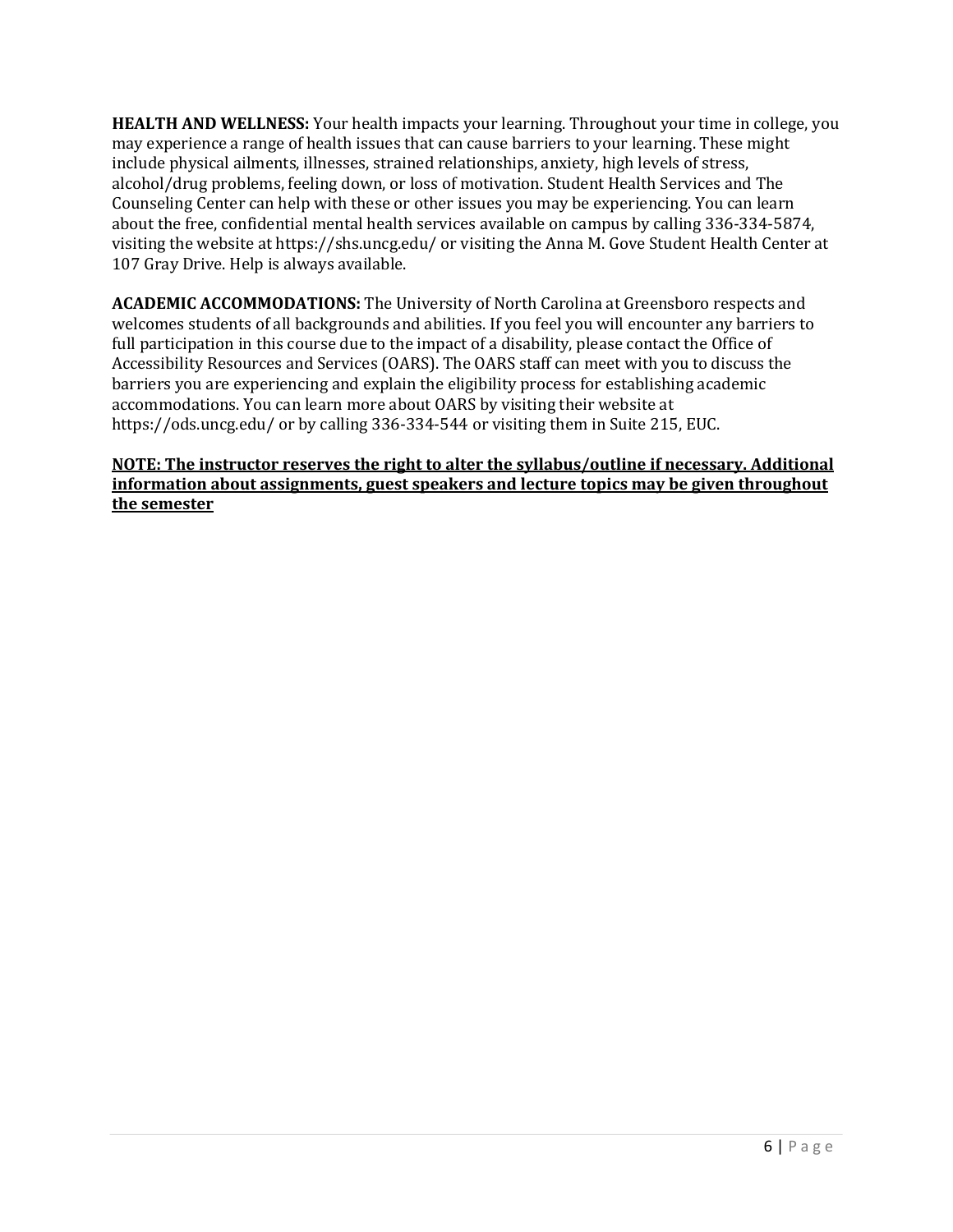| < Course Calendar > |                    |                                                                                                           |            |                                                                                                          |  |  |
|---------------------|--------------------|-----------------------------------------------------------------------------------------------------------|------------|----------------------------------------------------------------------------------------------------------|--|--|
|                     | <b>TUESDAY</b>     |                                                                                                           |            | <b>THURSDAY</b>                                                                                          |  |  |
| W1                  | 1/14               | - Meet & Greet<br>- Introduction to Course<br>- Pattern Basics                                            | 1/16       | - Fill in Personal Measurement Chart (p.<br>783 / Refer to p. 31-35)<br>- Basic Bodice (p. 40-43)        |  |  |
|                     |                    |                                                                                                           | <b>DUE</b> | - Read Chapter 1,2, 3<br>- Terms Handout                                                                 |  |  |
| W <sub>2</sub>      | 1/21               | - Dart Manipulation: Slash & Spread<br>(Chapter 4)<br>- Exercise A                                        | 1/23       | - Dart Manipulation: Pivot Method<br>(Chapter 4)<br>- Exercise B                                         |  |  |
|                     | <b>DUE</b>         | <b>Basic Bodice Draft</b>                                                                                 |            |                                                                                                          |  |  |
| W <sub>3</sub>      | 1/28               | - Designing w/ Darts_1 (Chapter 5)<br>- Exercise C                                                        | 1/30       | - Designing w/ Darts_2 (Chapter 5)<br>- Exercise D                                                       |  |  |
| W4                  | <b>DUE</b><br>2/4  | Exercise A & B<br>- Intro to Sleeve                                                                       | 2/6        | - Intro to Jacket Project                                                                                |  |  |
|                     |                    | - Style Lines<br>- Exercise E & F                                                                         |            | - Divide Groups                                                                                          |  |  |
|                     | <b>DUE</b>         | Exercise C & D                                                                                            |            |                                                                                                          |  |  |
| W <sub>5</sub>      | 2/11               | Jacket Project<br>- Develop Interview Qs<br>- Trend Research                                              | 2/13       | Jacket Project<br>- Visit Oak View Elementary School and<br><b>Meet Morning News Team Members</b>        |  |  |
|                     | <b>DUE</b>         | Exercise E & F                                                                                            | <b>DUE</b> | Prepare Interview Qs                                                                                     |  |  |
| W <sub>6</sub>      | 2/18               | Jacket Project<br>- Design Ideation<br>- Problem Statement & Design Criteria<br>- Complete Size Chart     | 2/20       | Jacket Project<br>- Design Sketch<br>- Colorway<br>- Fabrication                                         |  |  |
|                     | <b>DUE</b>         | Upload your discussion to Canvas                                                                          | <b>DUE</b> | Confirm your design w/ Dr. Bang                                                                          |  |  |
| W7                  | 2/25<br><b>DUE</b> | Jacket Project<br>Bring your fabric swatches                                                              | 2/27       | Jacket Project                                                                                           |  |  |
| W <sub>8</sub>      | 3/3                | <b>Spring Break (No Class)</b>                                                                            | 3/5        | <b>Spring Break (No Class)</b>                                                                           |  |  |
| W9                  | 3/10               | Jacket Project                                                                                            | 3/12       | Jacket Project                                                                                           |  |  |
| W10                 | $\overline{3}/17$  | Jacket Project                                                                                            | 3/19       | Jacket Project                                                                                           |  |  |
|                     | <b>DUE</b>         | <b>Test Garment Check</b>                                                                                 |            |                                                                                                          |  |  |
| W11                 | 3/24               | Jacket Project                                                                                            | 3/26       | <b>CARS Advising Day (NO CLASS)</b>                                                                      |  |  |
| W12                 | 3/31               | <b>Jacket Project Presentation</b>                                                                        | 4/2        | Intro to Skirt Project<br>- Draft Skirt Sloper Based on Your<br>Measurement                              |  |  |
| W13                 | 4/7<br><b>DUE</b>  | <b>Skirt Project</b><br>- How to true darts, tucks and pleats<br>- Exercise G<br><b>Basic Skirt Draft</b> | 4/9        | <b>Skirt Project</b><br>- Pegged, Yoke, Godet, Full Skirt<br>- Waistband, Zipper, Facing<br>- Exercise H |  |  |
|                     |                    |                                                                                                           |            |                                                                                                          |  |  |